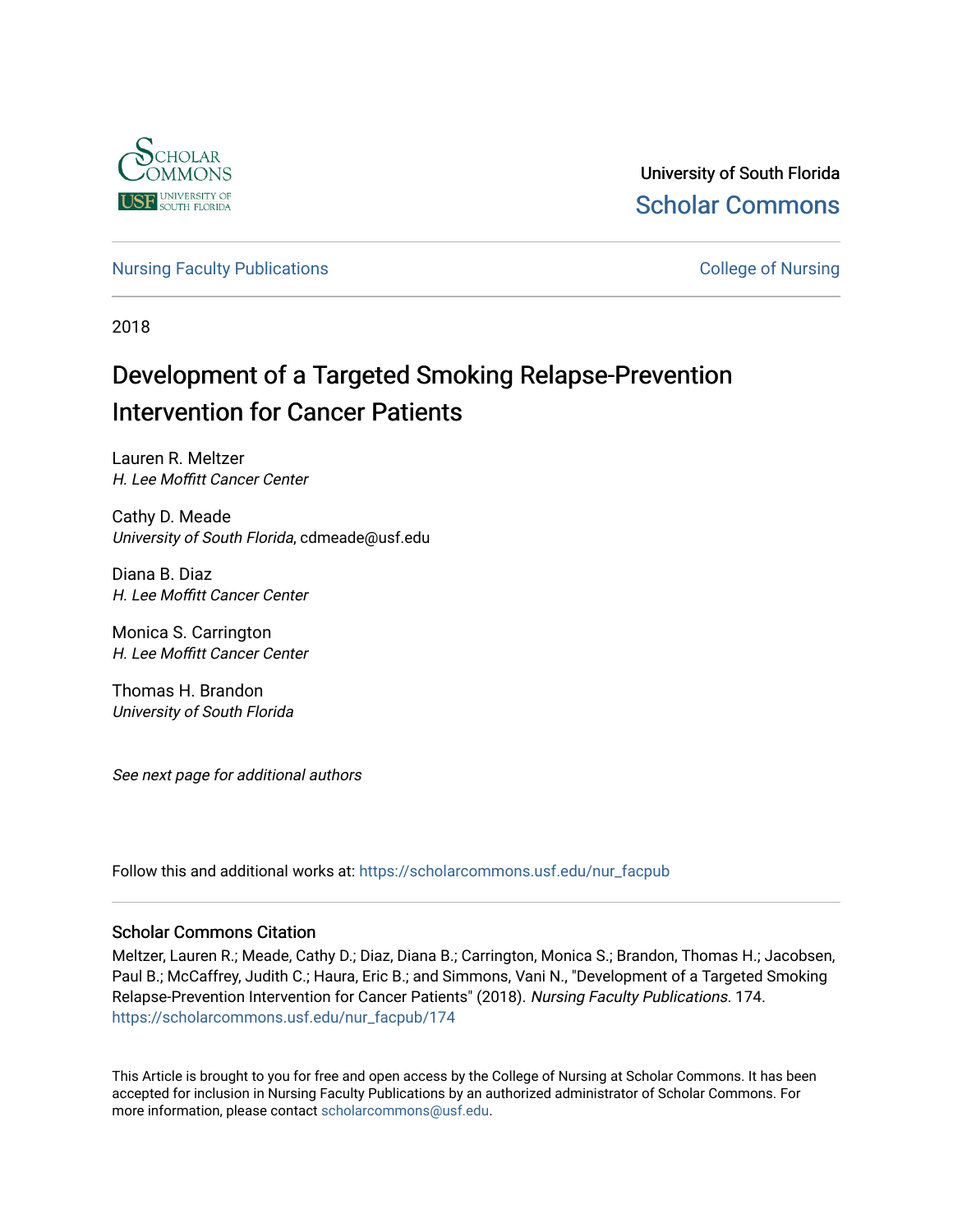# Authors

Lauren R. Meltzer, Cathy D. Meade, Diana B. Diaz, Monica S. Carrington, Thomas H. Brandon, Paul B. Jacobsen, Judith C. McCaffrey, Eric B. Haura, and Vani N. Simmons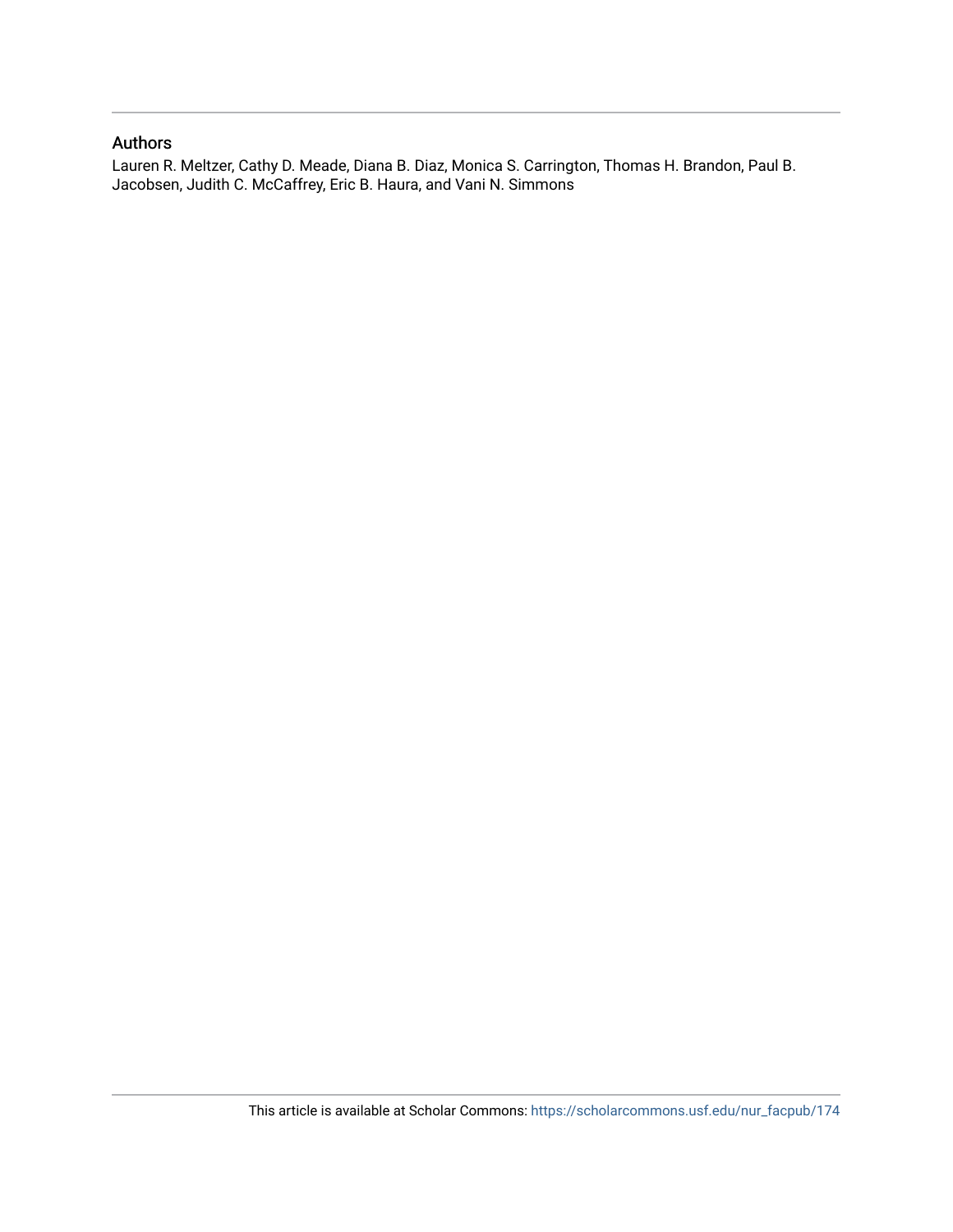

# **HHS Public Access**

Author manuscript J Cancer Educ. Author manuscript; available in PMC 2019 April 01.

Published in final edited form as:

J Cancer Educ. 2018 April ; 33(2): 440–447. doi:10.1007/s13187-016-1089-z.

# **Development of a Targeted Smoking Relapse-Prevention Intervention for Cancer Patients**

**Lauren R. Meltzer, MPH**1, **Cathy D. Meade, PhD, RN, FAAN**1,2,4, **Diana B. Diaz, MPH**1, **Monica S. Carrington, BA**1, **Thomas H. Brandon, PhD**1,2,3,7, **Paul B. Jacobsen, PhD**1,2,3, **Judith C. McCaffrey, MD**5,6, **Eric B. Haura, MD**7, and **Vani N. Simmons, PhD**1,2,3,7

<sup>1</sup>Department of Health Outcomes and Behavior, H. Lee Moffitt Cancer Center, Tampa, USA

<sup>2</sup>Department of Oncologic Sciences, University of South Florida, Tampa, USA

<sup>3</sup>Department of Psychology, University of South Florida, Tampa, USA

<sup>4</sup>Department of Nursing, University of South Florida, Tampa, USA

<sup>5</sup>Department of Otolaryngology, University of South Florida, Tampa, USA

<sup>6</sup>Department of Otolaryngology – Head and Neck Surgery, H. Lee Moffitt Cancer Center, Tampa, USA

<sup>7</sup>Department of Thoracic Oncology, H. Lee Moffitt Cancer Center, Tampa, USA

# **Abstract**

We describe the series of iterative steps used to develop a smoking relapse-prevention intervention customized to the needs of cancer patients. Informed by relevant literature and a series of preliminary studies, an educational tool (DVD) was developed to target the unique smoking relapse risk factors among cancer patients. Learner verification interviews were conducted with 10 cancer patients who recently quit smoking to elicit feedback and inform the development of the DVD. The DVD was then refined using iterative processes and feedback from the learner verification interviews. Major changes focused on visual appeal, and the inclusion of additional testimonials and graphics to increase comprehension of key points and further emphasize the message that the patient is in control of their ability to maintain their smoking abstinence. Together, these steps resulted in the creation of a DVD titled *Surviving Smokefree*®, which represents the first smoking relapse-prevention intervention for cancer patients. If found effective, the *Surviving Smokefree*<sup>®</sup> DVD is an easily disseminable and low-cost portable intervention which can assist cancer patients in maintaining smoking abstinence.

# **Introduction**

A growing body of research has demonstrated that for individuals diagnosed with cancer, continued smoking is associated with several adverse health outcomes including a reduction in cancer treatment efficacy, increased risk of developing a second primary cancer, decreased

Corresponding author at: Vani N. Simmons, Department of Health Outcomes and Behavior, H. Lee Moffitt Cancer Center, 4115 E Fowler Ave, Tampa, FL 33617, USA. Tel.: +1 813 745 4618; Fax: +1 813 449-8506. Vani.Simmons@moffitt.org (V.N. Simmons).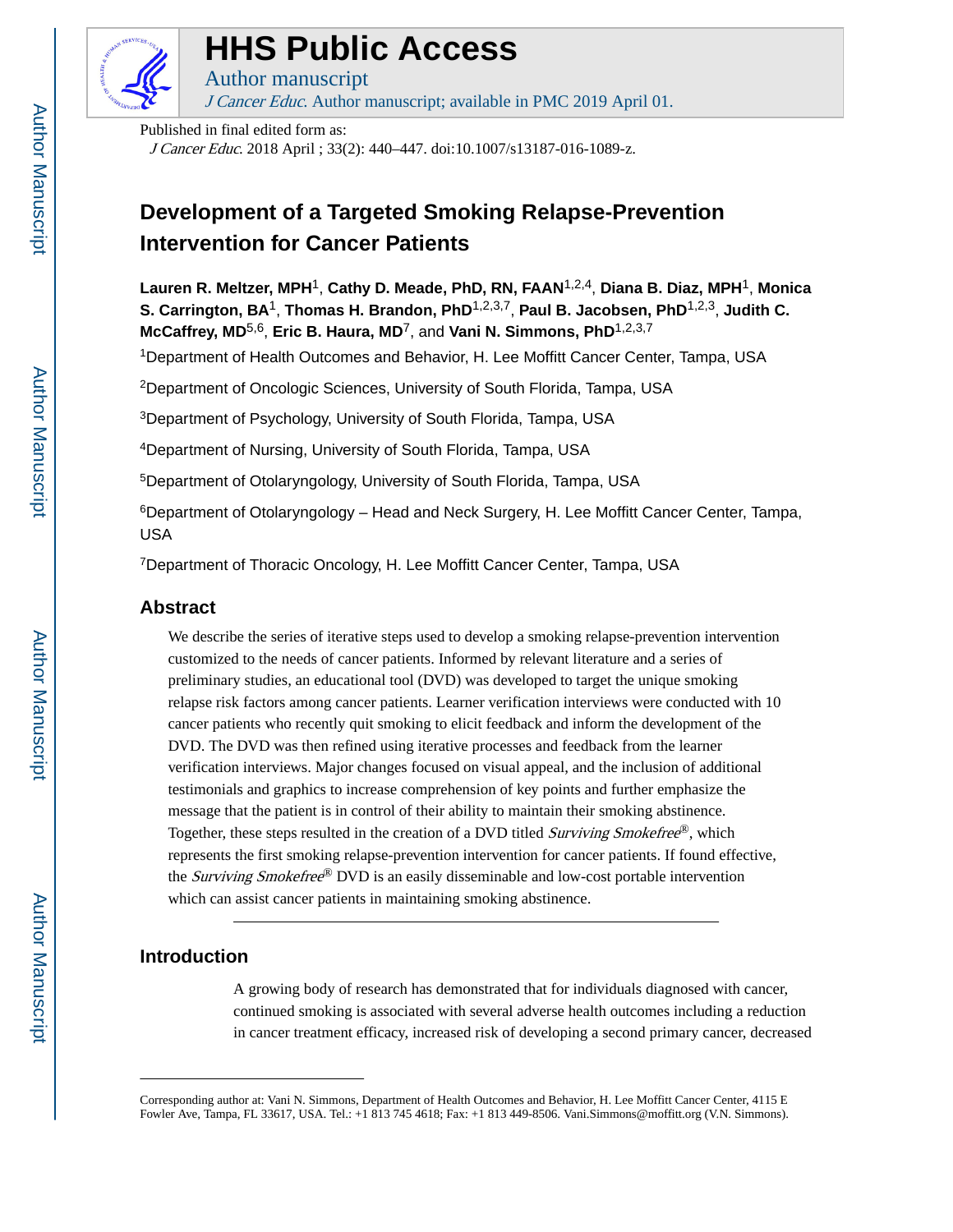Meltzer et al. Page 2

quality of life, and poorer survival [1, 2]. In 2014, the Surgeon General's report concluded that sufficient evidence exists to demonstrate a causal link between continued smoking and poor cancer outcomes for patients and survivors [3]. Given the numerous potential negative outcomes, cancer patients can benefit significantly from abstaining from smoking both during and after treatment. Many patients who smoke will make a quit attempt when first diagnosed, yet smoking relapse rates among cancer patients range from 13% to 60% across studies [4, 5]. Hence, the development of smoking relapse-prevention interventions is critical to support cancer patients with maintaining smoking abstinence to optimize treatment outcomes.

Brandon and colleagues [6, 7] previously conducted two randomized controlled trials demonstrating the efficacy of a low-cost, self-help smoking relapse-prevention intervention for ex-smokers (i.e., a booklet series entitled, *Forever Free*®). Specifically, these *Forever* Free<sup>®</sup> booklets significantly reduced smoking relapse through two years of follow-up among individuals who had recently quit smoking. The content of the 8-booklet, Forever Free® series covers essential topics in maintaining abstinence such as how to cope with smoking urges, understanding nicotine dependence, the link between smoking, stress, and mood, and tips for maintaining a life without cigarettes. Although the content of the booklets is relevant for both healthy populations and cancer patients, additional unique challenges exist for cancer patients that must be considered [8-10]. Examples include: delayed smoking relapse rates, pain and fatigue related to cancer treatment, cancer-specific risks of continued smoking (immediate and long-term), and cancer-relevant benefits of quitting (e.g., improved respiratory functioning). Thus, building on this prior research, and to address an educational gap, we developed a DVD (titled *Surviving Smokefree®*) specifically targeted to cancer patients who have recently quit smoking. Based on findings from our formative work with cancer patients, [11] and the advantages of audio-visual education as opposed to solely text based education [12], the DVD modality was selected as the ideal method to address and communicate these unique factors. Importantly, this multimodal smoking relapse-prevention intervention offers a low cost, highly disseminable, and potentially scalable intervention.

Our overarching goal was to provide cancer patients who had recently quit smoking with a set of useful educational tools to help them maintain tobacco abstinence. The purpose of this paper is to describe the series of iterative steps leading to the development of the targeted DVD (Figure 1). First, we summarize Step I which involved a review of the existing literature, as well as building on our series of preliminary studies. Next, Step II (learner verification interviews) informed the production of the targeted smoking relapse-prevention intervention. In Step III, the final educational product (DVD) is currently being evaluated in a randomized controlled trial (RCT).

# **Methods**

#### **Step I – Preliminary Studies**

We first conducted a qualitative study [11] to examine cancer patient-provider communication regarding tobacco use, smoking cessation, and relapse within the oncology setting. In-depth interviews were conducted with 20 current and former smokers who had recently been diagnosed with thoracic cancer or head and neck cancers, as well as 11 health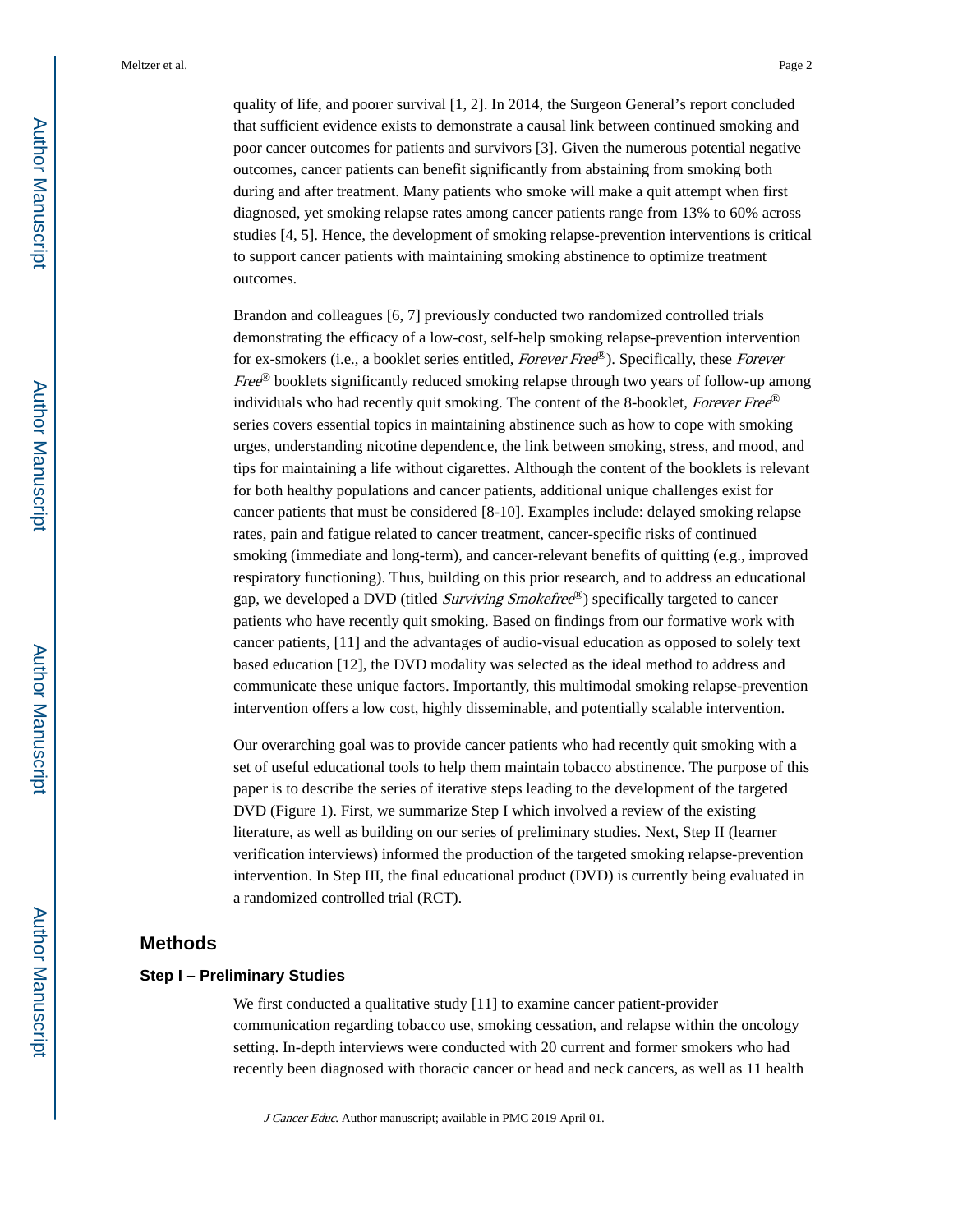Meltzer et al. Page 3

care providers (e.g., oncology nurses, head/neck and thoracic surgeons, nurse practitioners, and physician assistants) from a large NCI designated cancer center in the Southeast. The interviews sought to explore: 1) patients' motivation, reasons, and support for quitting, 2) openness to and use of cessation treatments, 3) patient and provider perspectives on stigma and guilt, and 4) barriers to communication regarding relapse prevention. Findings from patient interviews revealed a strong preference for messages that highlight the benefits of cessation (vs. the risks of continued smoking), as well as a lack of awareness regarding the cancer-specific, short-term benefits of smoking cessation. Other key findings suggest that most patients do not ask for assistance to quit smoking due to the stigma of smoking and cancer, and patients felt that the message received regarding cessation was not strong. Further, patients were often reluctant to disclose to their provider if they had resumed smoking. Finally, patients were also asked to provide feedback on the existing Forever Free® booklets, as well as discuss an optimal relapse prevention intervention modality (i.e., booklets, DVD, in-person). Patients reported that the *Forever Free*® booklets were appealing in both content and visual appearance, and also expressed high preference for visual materials in addition to printed materials.

Findings from the health care provider interviews suggested that, although most providers were comfortable discussing and providing smoking-related information to their patients, providers vary in their awareness and understanding to relapsed patients' feelings. Although providers reported asking all patients about current smoking status and advising current smokers to quit, only a few providers mentioned the risks of continued smoking on cancer treatment to their patients. Further, provider involvement in cessation assistance and relapseprevention was limited [11]. Our findings, along with others [14,15], demonstrated that the large majority of cancer patients who are smoking at the time of diagnosis make an attempt to quit smoking, thus making this a "teachable and optimal moment" for delivering a smoking relapse-prevention intervention.

A subsequent longitudinal study [8] was completed with 154 cancer patients who recently quit smoking and were scheduled to undergo surgical cancer treatment. Smoking status was collected pre-surgery (i.e., baseline) and at each follow-up time point (2, 4, 6, and 12 months). High rates of relapse were found among patients post-treatment, supporting the need for smoking relapse-prevention interventions to promote higher rates of long-term abstinence. Importantly, several modifiable variables such as high depression proneness, lower self-efficacy for quitting, greater fears about cancer recurrence, and low risk perceptions related to continued smoking were identified as predictors of relapse and potential content areas to target in future interventions.

In addition to the preliminary work described above, our research team conducted an extensive review of the literature to gain a better understanding of the factors associated with smoking relapse among the cancer patient population. Findings from this review were compiled and used to generate a list of key content areas (Table 1), and subsequently draft the intervention content outline.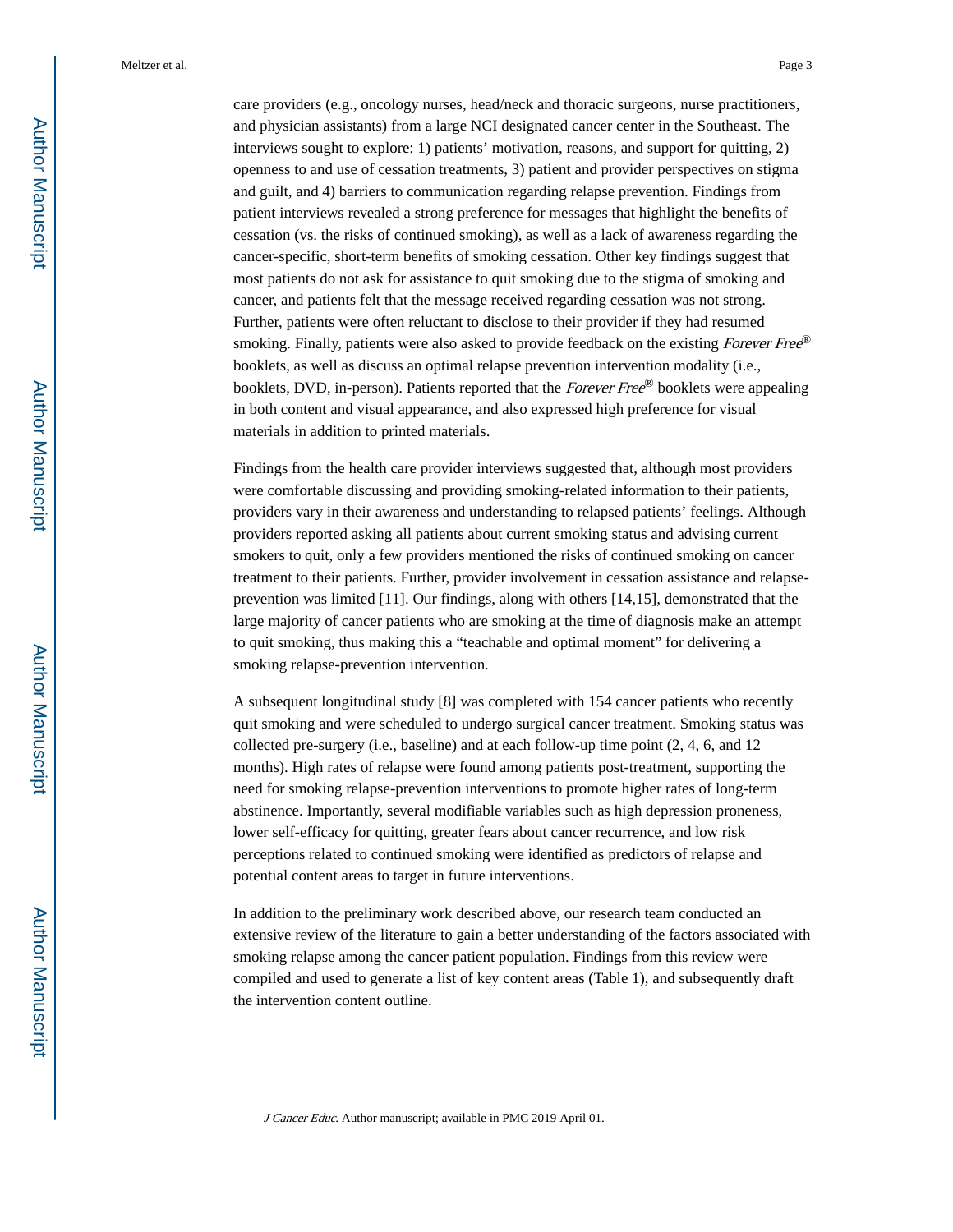## **Step II - Intervention Development and Production**

Development of the *Surviving Smokefree*® DVD was guided by NCI's Health Communication Model, a framework that offers a continuous loop of planning, implementation, and improvement. Further, Doak and colleagues [13] encourage the use of learner verification to evaluate educational messages delivered in modalities such as a pamphlet or DVD. This methodology allows investigators to assess the suitability of the educational materials (attraction, cultural acceptability, understanding (literacy), efficacy, and persuasion) among the intended audience to reduce miscommunication of messages [14-16]. In this case, we wanted the smoking relapse message to resonate with cancer patients who were trying to stay quit. As such, learner verification was utilized as the DVD moved from concept to the final product to improve the overall effectiveness and utility.

An interdisciplinary team was assembled to guide the development of the *Surviving* Smokefree® DVD. The team consisted of faculty and staff from Moffitt Cancer Center (MCC), as well as two collaborators from partnering NCI-designated comprehensive cancer centers. Within the team, there were seven faculty members with significant expertise in the fields of smoking cessation, health communication, patient education, and oncology. The research team sought to examine and select the best strategies to convey the key content areas throughout the DVD to improve understanding, increase credibility, and aid patients in making health related decisions (Table 1). For example, patient role modeling was selected to visually demonstrate coping skills that could be used to alleviate cancer related pain and fatigue [17]. A video production plan was established which included all aspects of the DVD development including but not limited to: development of a creative brief and script, and plans for recruitment of patients, providers, and smoking cessation and medical experts for interviews and testimonials.

An integral part of this project was our partnership with the video production company that assisted with the creative development process. As we interviewed companies, a key requirement was their understanding of the iterative process needed to garner feedback from patients, consultants, and key physician stakeholders. The ultimate goal was to create an educational product that was visually interesting, crisp, and engaging. Together, the team collaborated to develop an initial DVD script based on the creative brief. Content areas include topics such as: coping with cancer related negative affect, enhancing self-efficacy, pharmacotherapy, and social support as identified from the literature [18]. Unique factors experienced by cancer patients included cancer-specific smoking risks (immediate and long term), cancer-related benefits of quitting, and coping skills for cancer pain and fatigue. Further, prior research [19], along with our previous qualitative findings [11], demonstrated that patients had a preference for positive health message framing. Thus, as the script developed, an effort was made to communicate messages *positively* (e.g. discussing the benefits staying smoke free as compared to the consequences of relapsing and returning to smoking), which is often more persuasive and effective [19]. This approach has been found to be effective at communicating health related topics such as quitting smoking [20].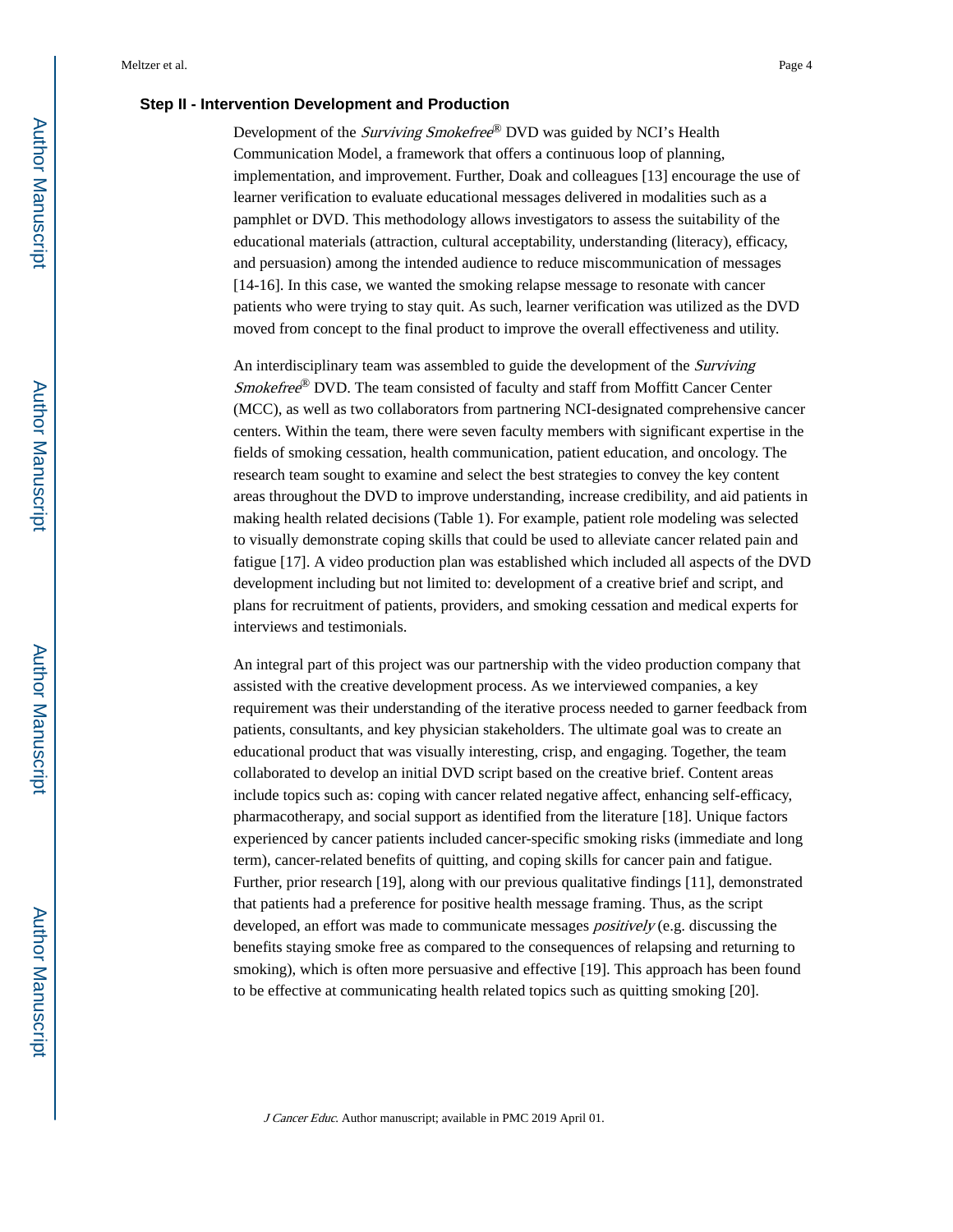#### **Patient Testimonials**

An integral aspect of our DVD was the use of patient testimonials (narrative communication). Previous research demonstrated that using narrative communication can have indirect and direct effects on engagement, cognition, cognitive rehearsal, recall, affect, and behavioral correlates [17]. Specifically, first person narrative has been found to have a persuasive effect when used to aid patients in making health-related decisions. [21]. Thus, we sought to include cancer survivor testimonials in which former smokers could offer their perspectives about the benefits of staying smoke free upon cancer treatment and outcome, describe ways to overcome the emotional and physical challenges related to cancer diagnosis, and offer specific strategies to combat urges to smoke.

The team sought to identify a diverse group of patients with respect to age, ethnicity, and cancer type. Patients were first identified via medical record screening, and then contacted by phone to confirm smoking status. Abstinent patients were then invited to take part in the DVD production by participating in an interview regarding their smoking history, quit attempt, and cancer diagnosis. The testimonial interviews were approximately 45 minutes in length and were guided by a set of questions aimed to capture patient perspectives regarding smoking cessation strategies and relevant smoking relapse-prevention topics. Example quotations included in the video are provided below.

Patients relayed the benefits of quitting smoking:

"I don't cough anymore. I can breathe. Before I can't even walk past my block, around the block without stopping, gasping for breath."

"If you stop smoking, you will feel better. You breathe better. You will see your energy level go up and that's all it takes, you know. It's really true. "

Patients described the mental and behavioral coping skills they used to help cope with urges to smoke:

"Every time I have any type of desire now, which is very few and far between, I think of being wrapped up in a mask which was worn for me during radiation treatment. They covered my face, my whole chest and I was literally bolted to a table."

"You know, whether a hobby, you have to do something to keep entertained and keep it off your mind, because if you're lying around and just all you're thinking about is, you know, I'm sick, or you know, I'm bored or there's nothing, you know you're probably going to pick up a cigarette."

"It's a mental thing. It's something that you have to continually fight and mentally and physically you just have to take charge of yourself. And stay away from it. And it's hard. It's a bad habit. It's a bad habit, but you just have to make up your mind that I'm in charge of my body and I'm going to take control."

#### **Expert Testimonial Tapings**

Prior research has supported the potential impact of using high-credibility sources such as physicians and/or scientific experts for the delivery of health related messages [22, 23].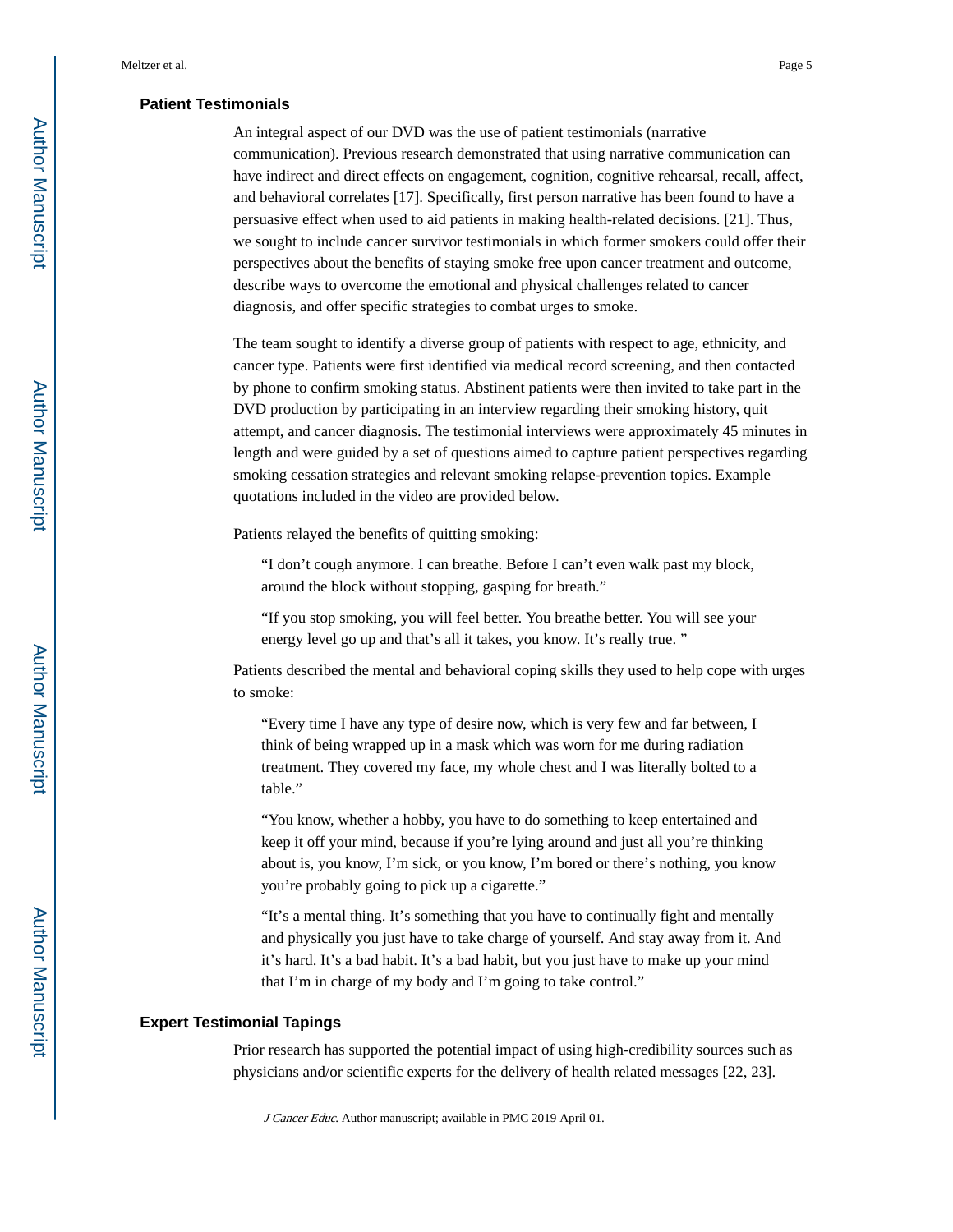Thus, interviews were conducted with health care professionals from MCC. Physician interviews included in the DVD focused on the importance of achieving smoking abstinence and the possible effects continued smoking can have on one's cancer treatment and outcomes, such as decreased survival rates, increased risk of cancer recurrence, and greater risk of developing a second cancer.

"So, for instance, in people that have had an early stage lung cancer and we recommend them having some post-operative chemotherapy to increase their odds of being cured, if they continue to smoke they may be blocking the effects of chemotherapy. So they get the toxicity of the chemotherapy but they don't get the benefit."

Additionally, the smoking cessation expert described behavioral as well as cognitive coping skills that have shown to be highly effective when dealing with urges to smoke (e.g., taking deep breaths, going for a walk, telling yourself smoking is not an option).

"Behavioral coping responses, on the other hand, are things that you can physically do to distract yourself from that craving; going for a walk, taking a drink of water, taking deep breaths, calling a friend, fiddling with a pencil, chewing gum. Almost anything can be a behavioral coping response."

#### **Learner Verification and Revision**

As the DVD advanced, two rounds of one-on-one, semi-structured interviews were conducted with patients who fit the inclusion criteria for the planned RCT (i.e., patients receiving treatment at MCC who had recently quit smoking). A sample of 10 participants is generally considered sufficient when conducting learner verification; therefore 5 participants were recruited for each of the two iterations [14]. All eligible patients completed informed consent and viewed an initial draft of the DVD. Interviews lasted approximately 30-45 minutes and patients were compensated \$25 for their participation. Each interview was audio recorded and transcribed by a member of the research team.

An interview guide was developed to assess the key elements of learner verification: attraction, acceptability, understanding, self-efficacy, and persuasion. [13]. More specifically, interview questions aimed to: 1) evaluate if the patients found the DVD appealing, 2) gauge the patients' comprehension of the DVD's key messages, 3) evaluate if the main message persuaded the patients to take action, and 4) assess if the patient testimonials were relatable and acceptable. For example, participants were asked such questions as: "What do you think is the main message here?"; "Was there anything about the material that bothered you?"; Do you feel the suggestions given in this video are realistic and doable?". Interviews were audio-recorded and data was tabulated and summarized to direct modifications and revisions for the next draft. Feedback was reviewed by the research team and revisions were agreed upon through consensus. During the revision process, additional B-roll (i.e., alternative footage intercut with the main shot) was filmed to assist and enhance the delivery of the DVD's key messages. During the second round of interviews, revisions made after the first iteration were assessed for acceptability. Feedback from the patient interviews and expert reviews were incorporated to produce the final version of the DVD.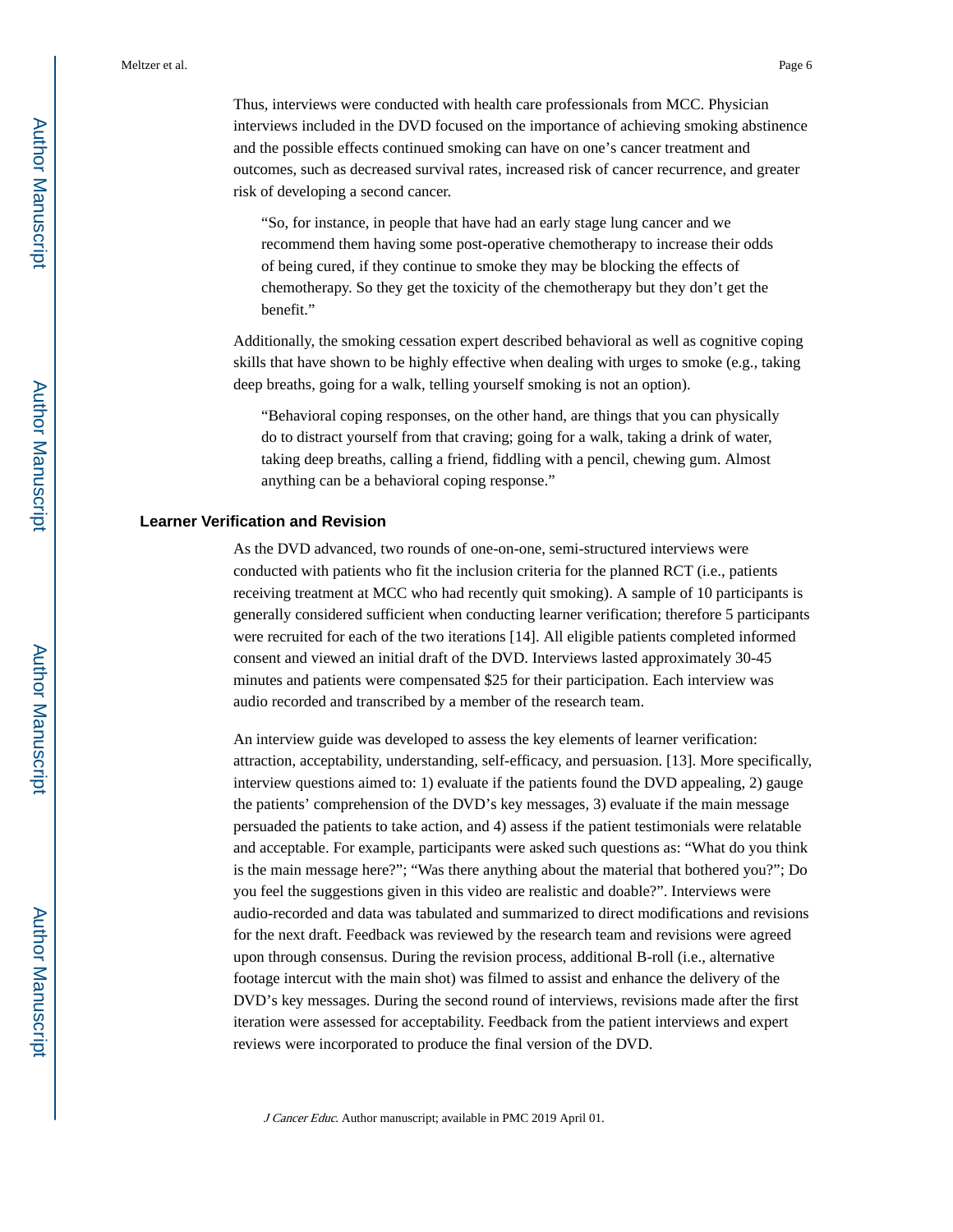# **Learner Verification Results**

#### **Participant Characteristics**

Participants  $(N=10)$  were primarily white (90%) and female (60%). The mean age of the participants was 59.0 years (SD=12.3; range 43-82). With respect to previous smoking history, participants smoked an average of 25.0 (SD=11.2) cigarettes per day (CPD), and average lifetime years smoked was 37.0 (SD=14.5). Six participants had various cancer types (i.e. multiple myeloma, colon cancer, pancreatic cancer, Hodgkin's lymphoma, and chronic lymphocytic leukemia), whereas the remaining sample consisted of 2 participants with lung cancer and 2 participants with head and neck cancer.

#### **Appeal of the DVD**

A number of visual and audio elements were evaluated. The majority of participants preferred a female narrator over a host in the video. Overall, most participants felt that the music selected for the DVD should be cheerful and upbeat, unlike "elevator" music. When viewing an early version of the DVD, one participant said the music "needs to change to something less sleepy; it's too mellow." A more uplifting tune was selected and deemed acceptable during the next round of interviews. Additionally, all of the participants preferred having a visual prompt (i.e., text) appear on the screen to highlight take home messages, but emphasized the importance of not displaying too much text at one time. Duration of the DVD (14 minutes) was also assessed and found to be acceptable to the majority of the participants. In addition, the team garnered feedback on multiple versions of a DVD case to ensure appeal of the final product. When shown samples, mixed opinions were received and it was suggested to display images of "the actual survivors" on the cover. As a result, a revised DVD case was designed to incorporate images of the survivors who appeared throughout the DVD.

#### **Comprehension of Key Messages**

After viewing the DVD, participants were asked to provide examples of the key content areas to ensure messages were being communicated effectively. These included coping methods, health benefits related to their cancer diagnosis, risks of continued smoking, and quit smoking aids. Overall, the majority of participants were able to provide examples for each content area. A few participants suggested the use of visual images to better explain behavioral and mental coping skills. For example, participants initially had difficulty recalling the strategies suggested for coping with pain and fatigue. One participant stated, "I would like to see more images [of coping strategies]." To address this concern, a graphic was created of a prescription notepad to slowly display the suggestions one-by-one, providing the patients with a visual list of the recommended strategies. Additionally, the research team filmed and incorporated footage of patients demonstrating behavioral and mental coping methods (e.g., walking through the park, spending time with friends, exercising). Several patients expressed difficulty understanding the explanation of nicotine withdrawal and its impact on stress and smoking urges. Originally, this concept was explained verbally by the smoking cessation expert. To improve participants' understanding, the research team worked together with the video production company to create a simple,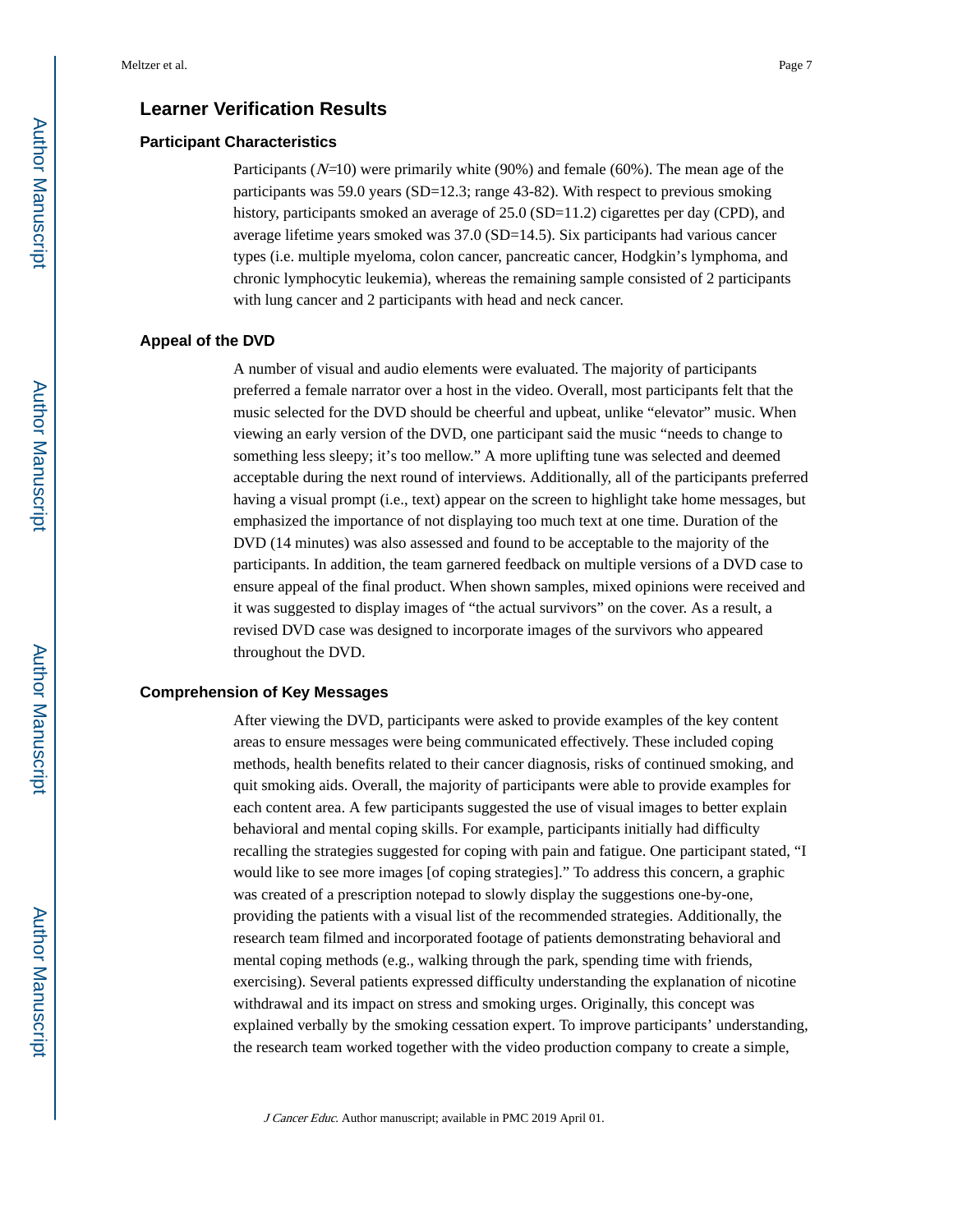animated graph explaining this relationship. After this revision, patients were better able to understand the process of nicotine withdrawal and its impact on stress and smoking urges.

#### **Does the Main Message Persuade You to Remain Smoke Free?**

During the first round of interviews, participants had mixed opinions about whether the DVD motivated them to take action (i.e., remain smoke free). One participant believed maintaining abstinence would only come from an "inner power." Another participant did not believe his smoking was related to his cancer and, therefore, was not motivated to maintain his smoking abstinence. However, the majority of participants found the DVD motivating. One participant said, "[the DVD] brings more confidence that I'll be able to do this." In response to this feedback, the research team sought to increase motivation by emphasizing the message that the patients are in control of their smoking behavior and their ability to achieve and maintain a smoke-free life. This was accomplished by including additional patient testimonial footage (expressing their belief that their ability to remain smoke-free was "in their control"), and by including onscreen text to visually relay the message "you are in control." These additions were received positively by participants and viewed as motivational.

#### **Relatability and Acceptability of Patient Testimonials**

The vast majority of participants felt they were easily able to relate to the patients in the video. Participants reported relating to both receiving a cancer diagnosis and struggling to quit smoking. Patients also expressed interest in the inclusion of additional patient testimonials to convey the difficulty of staying smoke-free. Based on these suggestions, additional footage from the testimonials was incorporated.

# **Discussion**

Smoking abstinence among cancer patients is essential to improve cancer treatment outcomes and reduce recurrence, thus warranting the need for improved, effective treatment approaches. Recently, the American Association for Cancer Research (AACR), the American Society of Clinical Oncology (ASCO), and the National Comprehensive Cancer Network (NCCN) all recommended that cancer patients who smoke be provided with evidence-based tobacco cessation assistance [24, 25]. Consistent with these priorities, our intervention seeks to provide an evidence-based relapse-prevention educational tool for this vulnerable population of smokers.

Our development process involved a series of iterative steps and included numerous stakeholders (physicians, scientific experts, and cancer survivors) to ensure that the content, format, and overall approach was consistent with learning characteristics and information needs of the intended audience. Central to this project was drawing upon existing literature, our prior smoking relapse research with cancer patients [8, 11], and integrating findings from the learner verification interviews. Feedback from the learner verification interviews (Table 1) were used to make numerous adjustments including incorporating additional testimonials and graphics to improve comprehension and modifying visual and auditory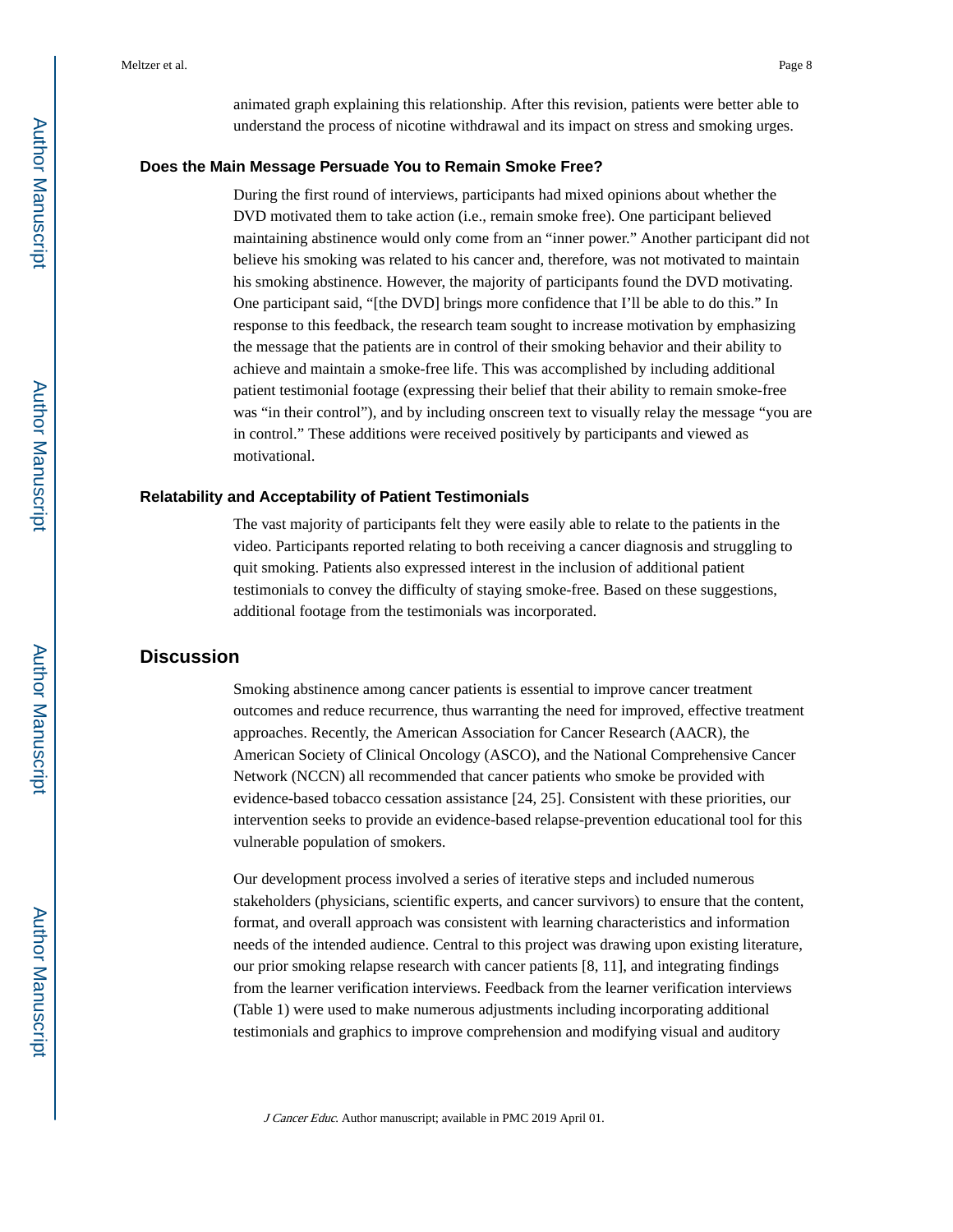Meltzer et al. Page 9

elements of the DVD to enhance appeal (e.g., using uplifting music, slowing narration speed, adding text graphics)

Findings from the learner verification interviews highlight the utility of this process to obtain valuable feedback from the intended audience. Although prior research has also successfully utilized the learner verification process to develop educational materials [14, 15], this method has not been used widely across research studies. The use of learner verification in the current study supports its ability to target and assess specific elements of educational materials such as the design, language, relevance, and message comprehension. Further, it demonstrates the value in obtaining the opinions of the target audience throughout the development process.

The intervention was only produced in an English version; however the team is planning future studies that involve transcreation of the intervention for Spanish-language populations. The current project utilized a DVD modality, which could be delivered on the internet and mobile devices allowing the intervention to be used in clinic settings (e.g., inpatient hospital rooms, clinic waiting rooms).

Step III is to test the efficacy of this multimodal empirically-based, targeted smoking-relapse prevention intervention for cancer patients in an ongoing clinical RCT with follow-up through 12 months. Recently diagnosed cancer patients, that had quit smoking within the past 90 days (N=414), are recruited and randomized to one of two arms; Usual Care (UC) and Smoking Relapse Prevention (SRP). The UC group receives standard of care (i.e. a brief clinical smoking intervention provided by the institution's Tobacco Treatment Specialist), while the SRP group will receive standard of care, the *Surviving Smokefree®* DVD, and Forever Free® booklets. If this multimodal intervention is shown to be effective, the focus will shift to dissemination and implementation.

# **Conclusion**

The Surviving Smokefree® DVD was developed utilizing an iterative process, guided by formative research and a learner verification approach, in which patients, providers, and scientific experts uniquely contributed to the development of the relapse prevention intervention. The formative data collected from the participants played a significant role in the development process, thus enabling us to create a patient-centered intervention that was deemed acceptable for the intended audience.

# **Acknowledgments**

#### Funding Sources

This work was supported by the National Institutes of Health (R01CA154596-02 ).

# **References**

[1]. Ostroff JS, Jacobsen PB, Moadel AB, Spiro RH, Shah JP, Strong EW, et al. Prevalence and predictors of continued tobacco use after treatment of patients with head and neck cancer. Cancer. 1995; 75:569–76. [PubMed: 7812925]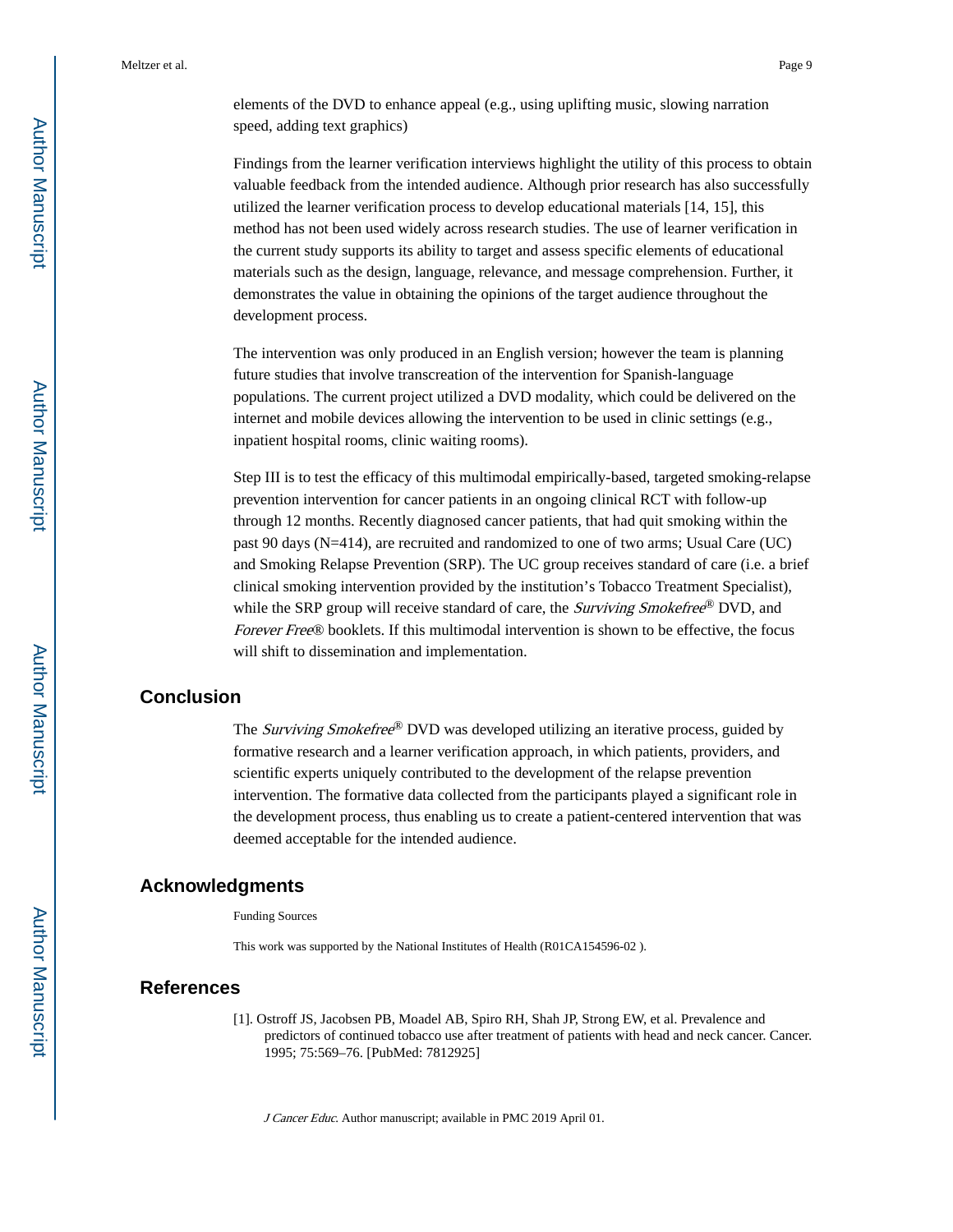- [2]. Schnoll RA, James C, Malstrom M, Rothman RL, Wang H, Babb J, et al. Longitudinal predictors of continued tobacco use among patients diagnosed with cancer. Ann Behav Med. 2003; 25:214– 22. [PubMed: 12763716]
- [3]. U.S. Department of Health and Human Services. The Health Consequences of Smoking—50 Years of Progress: A Report of the Surgeon General. Atlanta, GA: 2014.
- [4]. Dresler CM, Bailey M, Roper CR, Patterson GA, Cooper JD. Smoking cessation and lung cancer resection. Chest. 1996; 110:1199–202. [PubMed: 8915221]
- [5]. Walker MS, Larsen RJ, Zona DM, Govindan R, Fisher EB. Smoking urges and relapse among lung cancer patients: findings from a preliminary retrospective study. Prev Med. 2004; 39:449–57. [PubMed: 15313083]
- [6]. Brandon TH, Collins BN, Juliano LM, Lazev AB. Preventing relapse among former smokers: a comparison of minimal interventions through telephone and mail. J Consult Clin Psychol. 2000; 68:103–13. [PubMed: 10710845]
- [7]. Brandon TH, Meade CD, Herzog TA, Chirikos TN, Webb MS, Cantor AB. Efficacy and costeffectiveness of a minimal intervention to prevent smoking relapse: dismantling the effects of amount of content versus contact. J Consult Clin Psychol. 2004; 72:797–808. [PubMed: 15482038]
- [8]. Simmons VN, Litvin EB, Jacobsen PB, Patel RD, McCaffrey JC, Oliver JA, et al. Predictors of smoking relapse in patients with thoracic cancer or head and neck cancer. Cancer. 2013; 119:1420–7. [PubMed: 23280005]
- [9]. Ditre JW, Gonzalez BD, Simmons VN, Faul LA, Brandon TH, Jacobsen PB. Associations between pain and current smoking status among cancer patients. Pain. 2011; 152:60–5. [PubMed: 21168758]
- [10]. Egestad H, Emaus N. Changes in health related quality of life in women and men undergoing radiation treatment for head and neck cancer and the impact of smoking status in the radiation treatment period. Eur J Oncol Nurs. 2014; 18:339–46. [PubMed: 24877857]
- [11]. Simmons VN, Litvin EB, Patel RD, Jacobsen PB, McCaffrey JC, Bepler G, et al. Patient– provider communication and perspectives on smoking cessation and relapse in the oncology setting. Patient Educ Couns. 2009; 77:398–403. [PubMed: 19846270]
- [12]. Stellefson M, Chaney BH, Chaney JD. Examining the efficacy of DVD technology compared to print-based material in COPD self-management education of rural patients. Calif J Health Promot. 2009; 7:26–42. [PubMed: 24163639]
- [13]. Doak, CCDL., Root, JHT. Teaching Patients with Low Literacy Skills. 2nd ed.. JB Lipponcott Co.; Philadelphia, PA: 1996.
- [14]. Doak LG, Doak CC, Meade CD. Strategies to improve cancer education materials. Oncol Nurs Forum. 1996; 23:1305–12. [PubMed: 8883075]
- [15]. Hunter J, Kelly PJ. Imagined anatomy and other lessons from learner verification interviews with Mexican immigrant women. J Obstet Gynecol Neonatal Nurs. 2012; 41:E1–E12.
- [16]. Weston C, LeMaistre C, McAlpine L, Bordonaro T. The influence of participants in formative evaluation on the improvement of learning from written instructional materials. Instructional Science. 1997; 25:369–86.
- [17]. McQueen A, Kreuter MW, Kalesan B, Alcaraz KI. Understanding narrative effects: the impact of breast cancer survivor stories on message processing, attitudes, and beliefs among African American women. Health Psychol. 2011; 30:674–82. [PubMed: 21895370]
- [18]. Fiore, MCJC., Baker, TB., et al. Treating Tobacco Use and Dependence: 2008 Update. U.S. Department of Health and Human Services. Public Health Service; Rockville, MD: 2008.
- [19]. Shamaskin AM, Mikels JA, Reed AE. Getting the message across: age differences in the positive and negative framing of health care messages. Psychol Aging. 2010; 25:746–51. [PubMed: 20677886]
- [20]. Rothman AJ, Salovey PG, Antone C, Keough K, Martin CD. The influence of message framing on intentions to perform health behaviors. Journal of Experimental Social Psychology and Aging. 1993; 29:408–33.
- [21]. Ubel PA, Jepson C, Baron J. The inclusion of patient testimonials in decision aids: effects on treatment choices. Med Decis Making. 2001; 21:60–8. [PubMed: 11206948]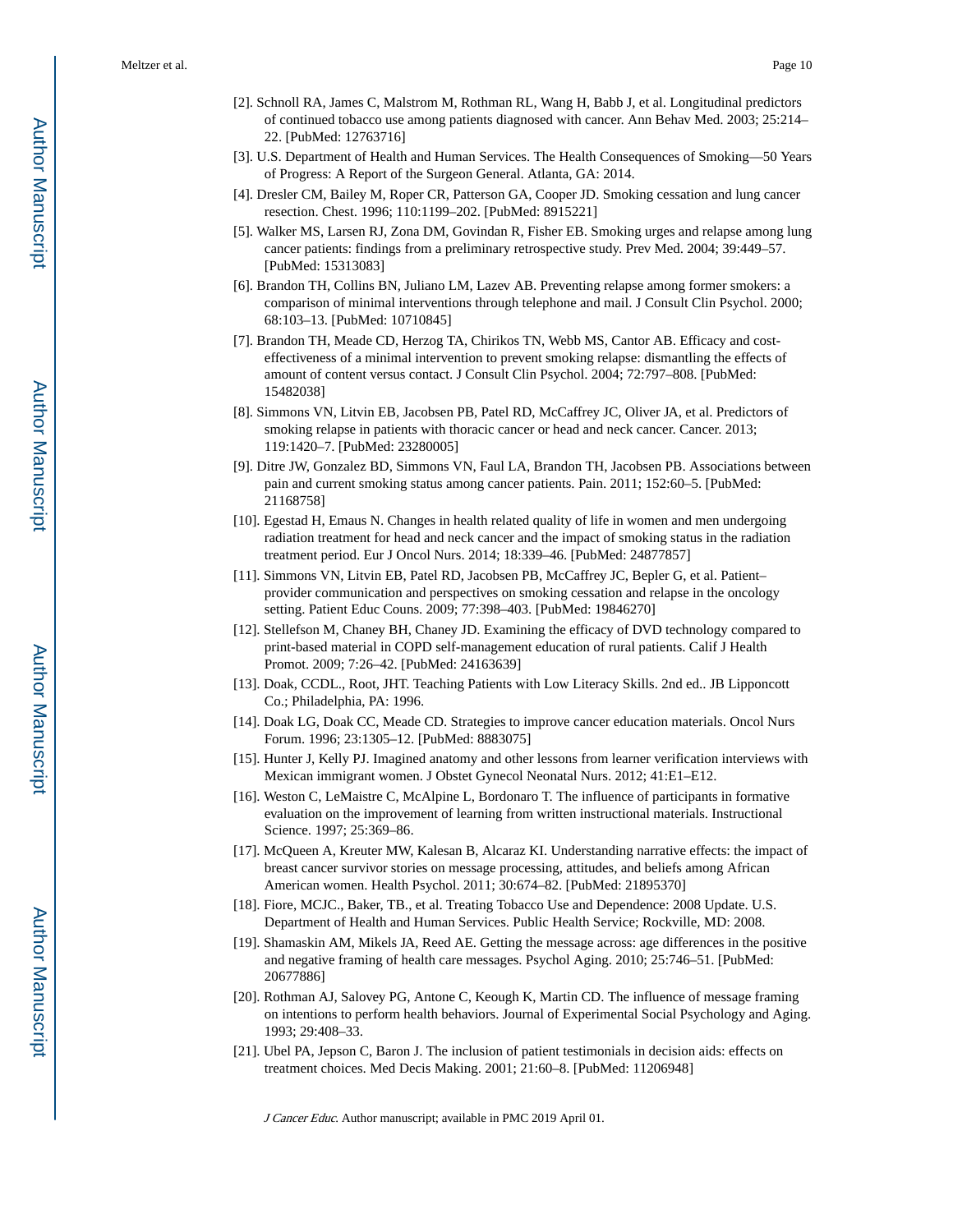- [22]. Katz ML, Heaner S, Reiter P, van Putten J, Murray L, McDougle L, et al. Development Of An Educational Video To Improve Patient Knowledge And Communication With Their Healthcare Providers About Colorectal Cancer Screening. Am J Health Educ. 2009; 40:220–8. [PubMed: 20209024]
- [23]. Knobloch-Westerwick S, Johnson BK, Westerwick A. To Your Health: Self-Regulation of Health Behavior Through Selective Exposure to Online Health Messages. J Commun Disord. 2013; 63:807–29.
- [24]. Hanna N, Mulshine J, Wollins DS, Tyne C, Dresler C. Tobacco cessation and control a decade later: American society of clinical oncology policy statement update. J Clin Oncol. 2013; 31:3147–57. [PubMed: 23897958]
- [25]. Toll BA, Brandon TH, Gritz ER, Warren GW, Herbst RS, Tobacco ASo, et al. Assessing tobacco use by cancer patients and facilitating cessation: an American Association for Cancer Research policy statement. Clin Cancer Res. 2013; 19:1941–8. [PubMed: 23570694]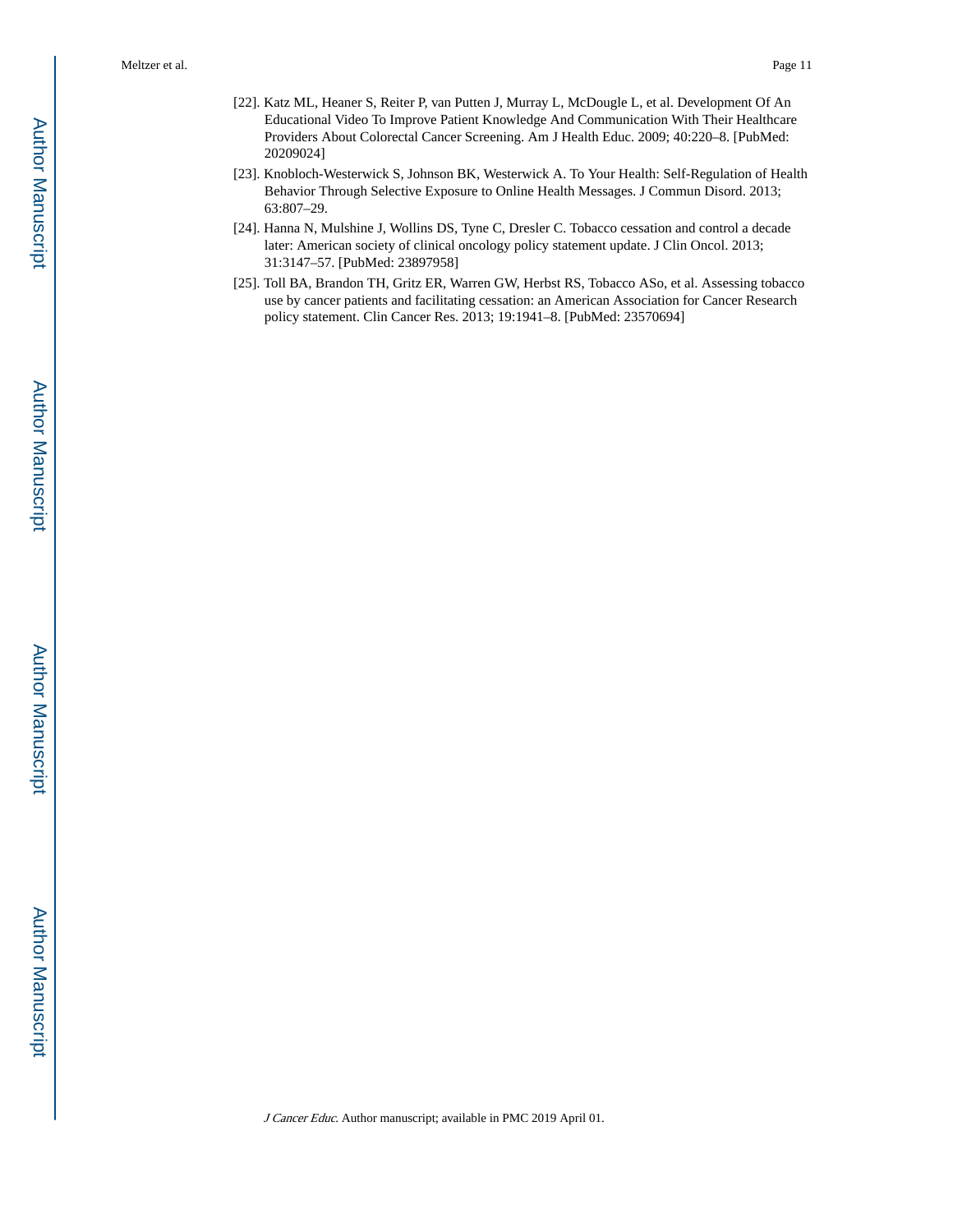